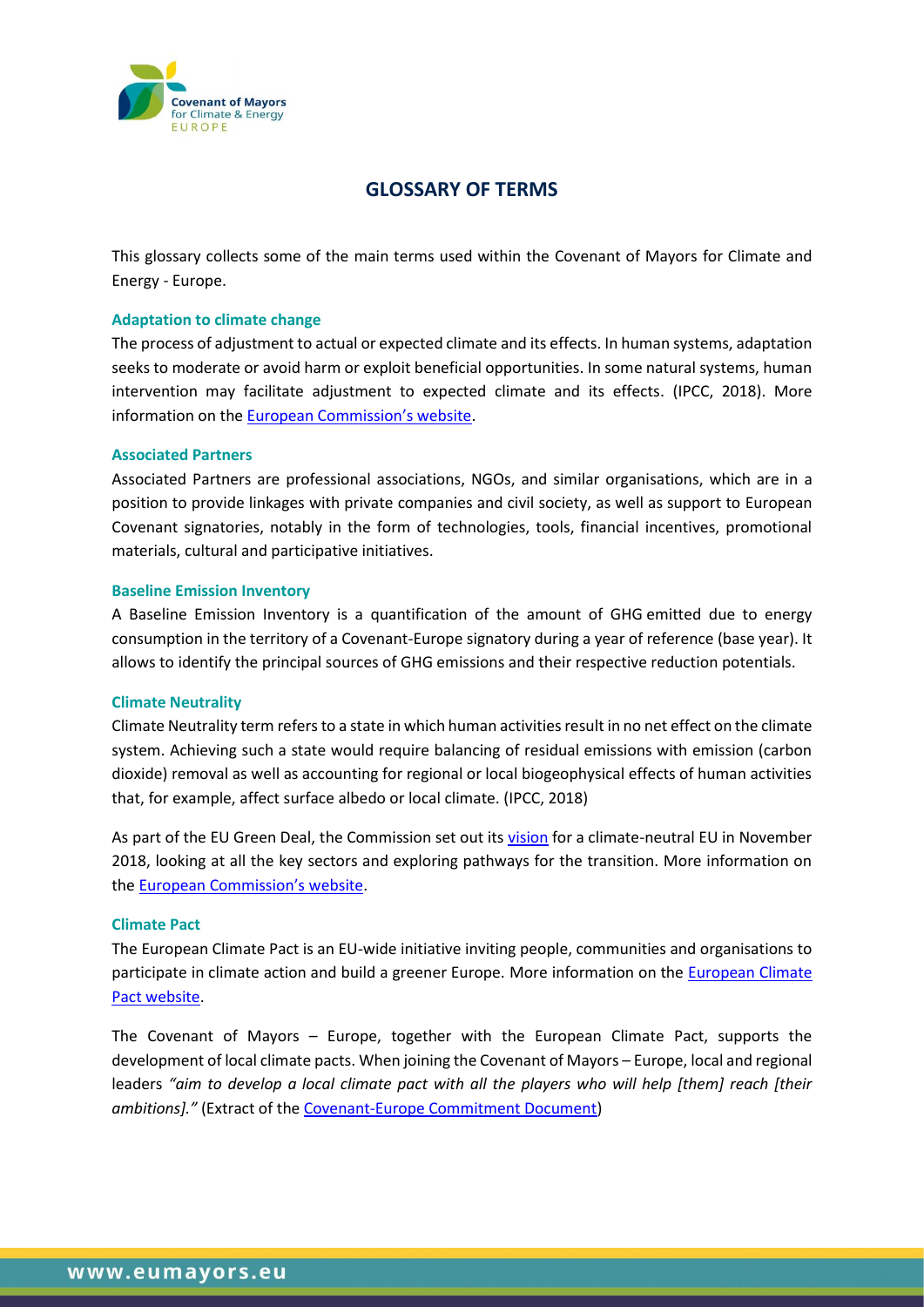

## **Covenant Board**

The Covenant of Mayors - Europe Board is composed of 11 mayors or local elected representatives. It represents the Covenant- Europe Community, and politically steers the Covenant - Europe movement. In particular, the Board discusses the strategic orientations of the initiative, ensures it best fits cities' needs and expectations, as well as fosters the dialogue with EU institutions. More information and the list of Board members are available [here.](https://www.covenantofmayors.eu/about/support-the-community/political-board.html)

## **Covenant Coordinators**

Covenant Coordinators are national, regional or sub-regional public authorities providing strategic guidance, financial and technical support to municipalities signing up to the Covenant of Mayors – Europe initiative. Covenant Coordinators include provinces, regions, public groupings of municipalities and national public bodies as national energy agencies or ministries. See the list of [Covenant](https://www.eumayors.eu/about/covenant-community/coordinators.html)  [Coordinators.](https://www.eumayors.eu/about/covenant-community/coordinators.html)

## **Covenant of Mayors - Europe Office**

The Covenant of Mayors - Europe Office (CoMO), established and funded by the European Commission, is responsible for the coordination and management of the initiative. It provides signatories with administrative support and technical guidance, facilitates networking between Covenant stakeholders and ensures the promotion of their activities. The CoMO is managed by a consortium led by Energy Cities and Climate Alliance and composed of FEDARENE, CEMR, Eurocities, ICLEI Europe and Akaryon.

## **Covenant Signatories**

Covenant Signatories are municipalities, local authorities and their groupings joining the Covenant of Mayors - Europe initiative to boost their climate and energy actions. See the [list of Covenant](https://www.eumayors.eu/about/covenant-community/signatories.html)  [signatories.](https://www.eumayors.eu/about/covenant-community/signatories.html)

#### **Covenant Supporters**

Covenant Supporters are sectoral agencies and European, national and regional networks and associations of local authorities which leverage their communication and networking activities to promote the Covenant of Mayors - Europe initiative and support the commitments of its signatories. See the [list of Covenant Supporters.](https://www.eumayors.eu/about/covenant-community/supporters.html)

# **Effort Sharing Decision and Effort Sharing Regulation**

The Effort Sharing legislation establishes binding annual greenhouse gas emission targets for EU Member States. These targets concern emissions from most sectors not included in the EU Emissions Trading System [\(EU ETS\)](https://ec.europa.eu/clima/policies/ets_en), such as transport, buildings, agriculture and waste.

To achieve the goal of [climate-neutrality by 2050](https://ec.europa.eu/clima/policies/strategies/2050_en) and at least 55% net reduction of greenhouse gas emissions by 2030, the European Commission is proposing to revise Effort-sharing Regulation with new national targets in 2022.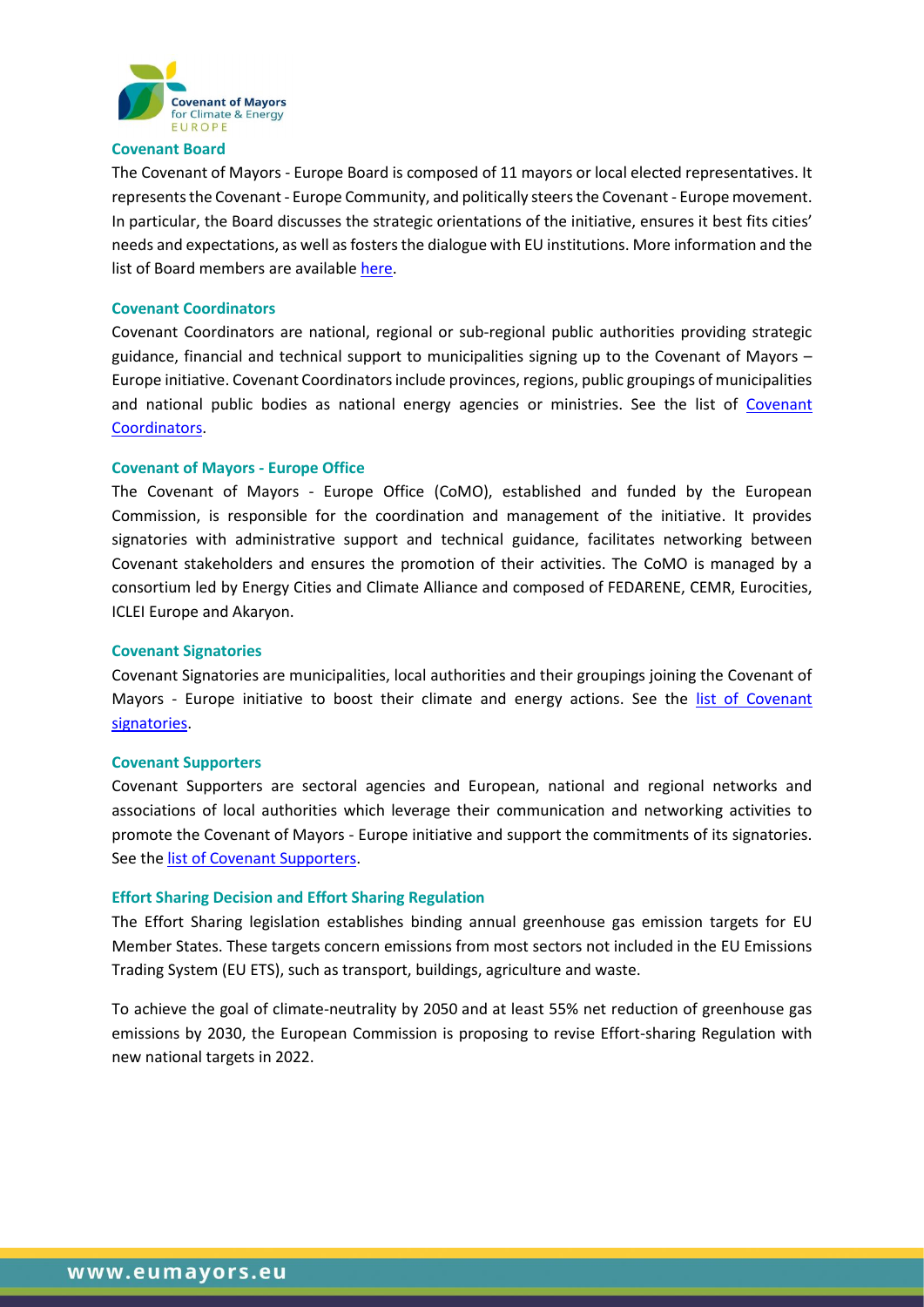

## **Energy Poverty**

Energy Poverty is defined as a situation where a household or an individual is unable to afford basic energy services (heating, cooling, lighting, mobility and power) to guarantee a decent standard of living due to a combination of low income, high energy expenditure and low energy efficiency of their homes (European Commission, Citizens' Energy Forum 2016). In practical terms, this means that vulnerable citizens either do not have access to energy services or making use of these energy services undermines their possibility to access other basic services. With nearly 34 million Europeans unable to afford to keep their homes adequately warm in 2018, energy poverty is a major challenge for the EU. More information[: Energy Poverty in the framework of the Covenant of Mayors](https://www.eumayors.eu/support/energy-poverty.html) – Europe [| Energy](https://ec.europa.eu/energy/topics/markets-and-consumers/energy-consumer-rights/energy-poverty_en)  [Poverty in the EU.](https://ec.europa.eu/energy/topics/markets-and-consumers/energy-consumer-rights/energy-poverty_en)

## **Joint Research Centre**

The Joint Research Centre (JRC) is the scientific and technical arm of the European Commission. It is responsible for providing the technical and scientific support to the initiative. It works in close cooperation with the Covenant of Mayors – Europe Office to provide signatories with clear technical guidelines and templates in order to assist delivery of their Covenant of Mayors- Europe commitments as well as to monitor implementation and results. More information on the officia[l website of the JRC.](http://ec.europa.eu/dgs/jrc/)

#### **Just Transition**

Just Transition is a concept that considers the social and distributive effects of climate action (both mitigation and adaptation) on the population (EEA, 2019). It has recently emerged as a fundamental principle for driving the energy transition and climate action in a fair manner. It is recognised as a key dimension of the European Green Deal, to measure the potential impact of climate change on most vulnerable communities and sectors, and take action to ensure 'no one is left behind' on the path to climate-neutrality.

#### **Local Energy Day**

Local Energy Days are events organised by Covenant signatories and coordinators as part of their official commitments, with the aim of raising public awareness of the opportunities offered by a more intelligent use of energy. They provide an occasion for local and regional authorities to involve stakeholders and citizens in a common dialogue related to the development and implementation of Sustainable Energy Action Plans. Usually organised for a specified period, the types of events may vary, but normally include activities such as workshops, exhibitions, guided visits and open-door days.

#### **Mitigation to climate change**

Mitigation to climate change refers to actions aimed to prevent and reduce CO2 and other greenhouse gas emissions into the atmosphere.